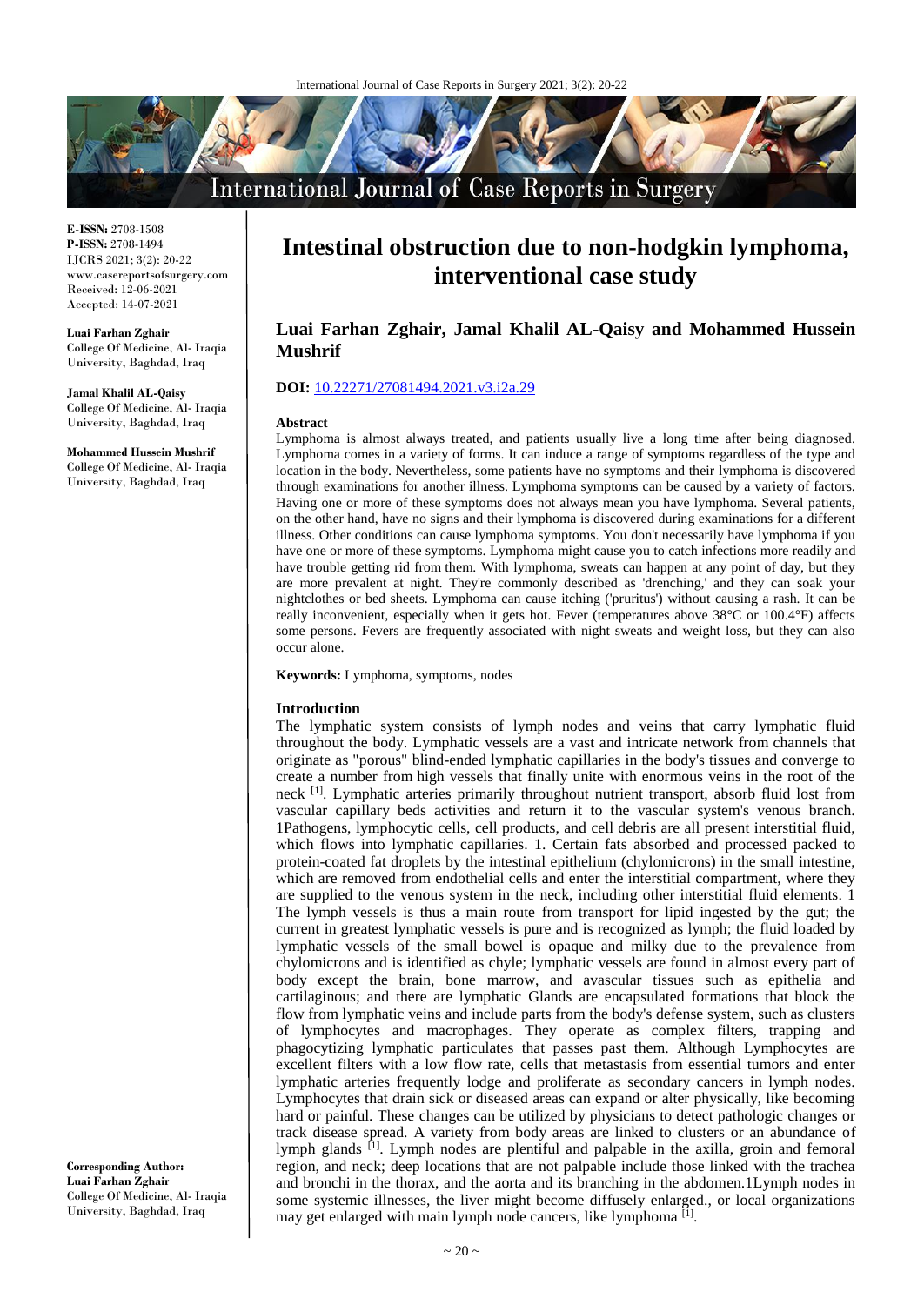Patient And Method: In our study 6 years old childe presented with nausea, vomiting, abdominal distention, and constipation and on examination, the patient was pale, pulse rate 110 beat per minute, blood pressure 80/ 50 mm HG, temperature 39  $^0C$ , respiratory rate 20 per minute, chest examination no abnormality diagnosed, The abdominal examination revealed abdominal distention, tenderness, resonance on percussion, and the bowel sound was negative. The investigation were done revealed

**HB:** 10.1 GM/dl **PCV:** 30.8% **PLT:** 491,000/C.MM **WBC:** 15,300CELLS/C.MM

#### **Blood Film**

Normochromic, Normocytic, Macrocyte, Anisocytosis, Leukocytosis, Thrombocytosis.

#### **Ultrasound of Abdomen**

Hepatomegally, Non Homogenous Texture, Loaded With Multiple Irregular Hypoecheoic Masses, With Diffuse Sever Bowel Wall Thickining Involving Multiple Bowel Loops Reaching The Rectum Associated With Large Upper Abdominal Solid Mass.

# **Ct scan of Abdomen**

Extensive Rounded Masses All Over The Abdomen With Ascites And Bowel Distention.(Intestinal Obstruction With Multiple Abdomina Masses).

**Operation:** Midline laparotomy was done and about 600 ml of peritoneal fluid was evacuated from the peritoneal cavity, and multiple and generalized abdominal lymphadenopathy were founded with intestinal obstruction, right sided hemicoloctomy with end to side ileo- transverse anastamosis with transverse colon vented colostomy were done to patient, were fixed in the right side of the upper abdomen, The tissue send for hitopathology and non-Hodgkin's lymphoma (NHL) was diagnosed, so patient send for specialist in radio chemotherapy and after completed the radio chemotherapy courses after one year closure of the vent- colostomy was done to the patient.



Fig 1: CT scan of the abdomen showed multiple masses (Transverse Section)



**Fig 2:** CT scan of Abdomen showed multiple masses (Sagittal Section)



**Fig 3:** Mass removed from the abdomen and send for hitopathology

### **Discussion**

The lymph vessels normally defends the body, but lymphocytes, or white blood cells, can become cancerous. Lymphomas are the designations for malignant tumors that develop in the lymphatic system. Lymphoma is a form of blood cancer that can strike at any age. It is the fifth most frequent cancer in the United Kingdom. 2Lymphomas any portion of the lymphatic system, including the spleen and lymph nodes, might be affected. (Bone marrow, thymus, spleen, tonsils, lymph nodes). Non-lymphoma Hodgkin's (NHL) and Hodgkin's lymphoma (HL) are two types of lymphoma. The two most frequent kinds of lymphoma are Hodgkin's (NHL) and non-(NHL). Hodgkin's Uncontrollable cell development is the cause of cancer. Lymphomas can occur in any part of the lymphatic system, including the spleen and lymph nodes (bone marrow,